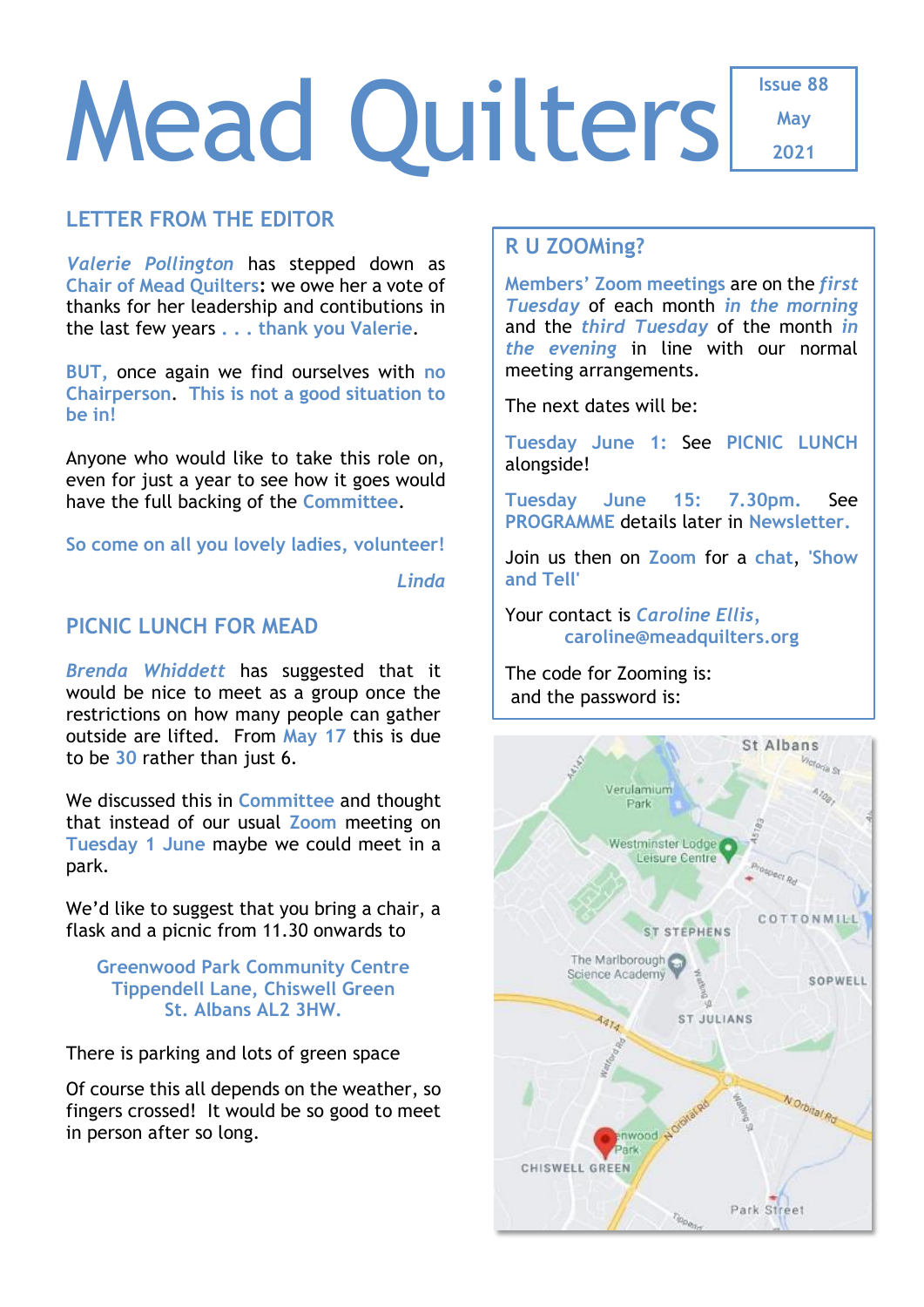# **THIS BIG THANK YOU TO ALL WHO CONTRIBUTED . . .**

#### . . . was tweeted by **@RaiseWestHerts**

This **#Thankful Thursday**, we'd like to say a massive thank you to **#MeadQuilters** who kindly dontated **26 beautiful quilts** to our little patients at the neonatal unit **@WestHertsNHS**.

If you're inspired why not donate to **Raise's #JustGiving** page . . . here: **[Raise\\_Just\\_Giving\\_Page](https://t.co/GQ1KaKOFWj)** *Ginny Edwards*

#### **BOOK REVIEWS**

**'Scrap Happy Sewing'** is written by *Kim Kruzich*, who is known as **retro\_mama** on **Instagram**.



The book contains 18 projects, all made from fabric scraps. The projects are small items so would be great for gifts, and the author has stitched the projects in bright and cheerful fabrics.

The projects are divided into four categories; home, craft, child's play and travel. Each project has clearly written step-by-step instructions and a photo to accompany each step. Any templates needed are full-sized and printed at the back of the book.

I needed a quick gift for my niece so I stitched these two softies using the pattern from the book in an afternoon.



**'Quilt Lovely'** is written by Australian quilter *Jen Kingwell* who has taught at the **Festival of Quilts** in the past so some of you may have met her in person.



The book contains 15 projects using piecing or applique or a combination of both. Most projects include hand and machine piecing, hand applique and hand quilting methods.

What I love most about this book is the vibrant use of fabric . . . scraps are used in projects to stunning effect. Any of the projects in this book would definitely brighten up your day!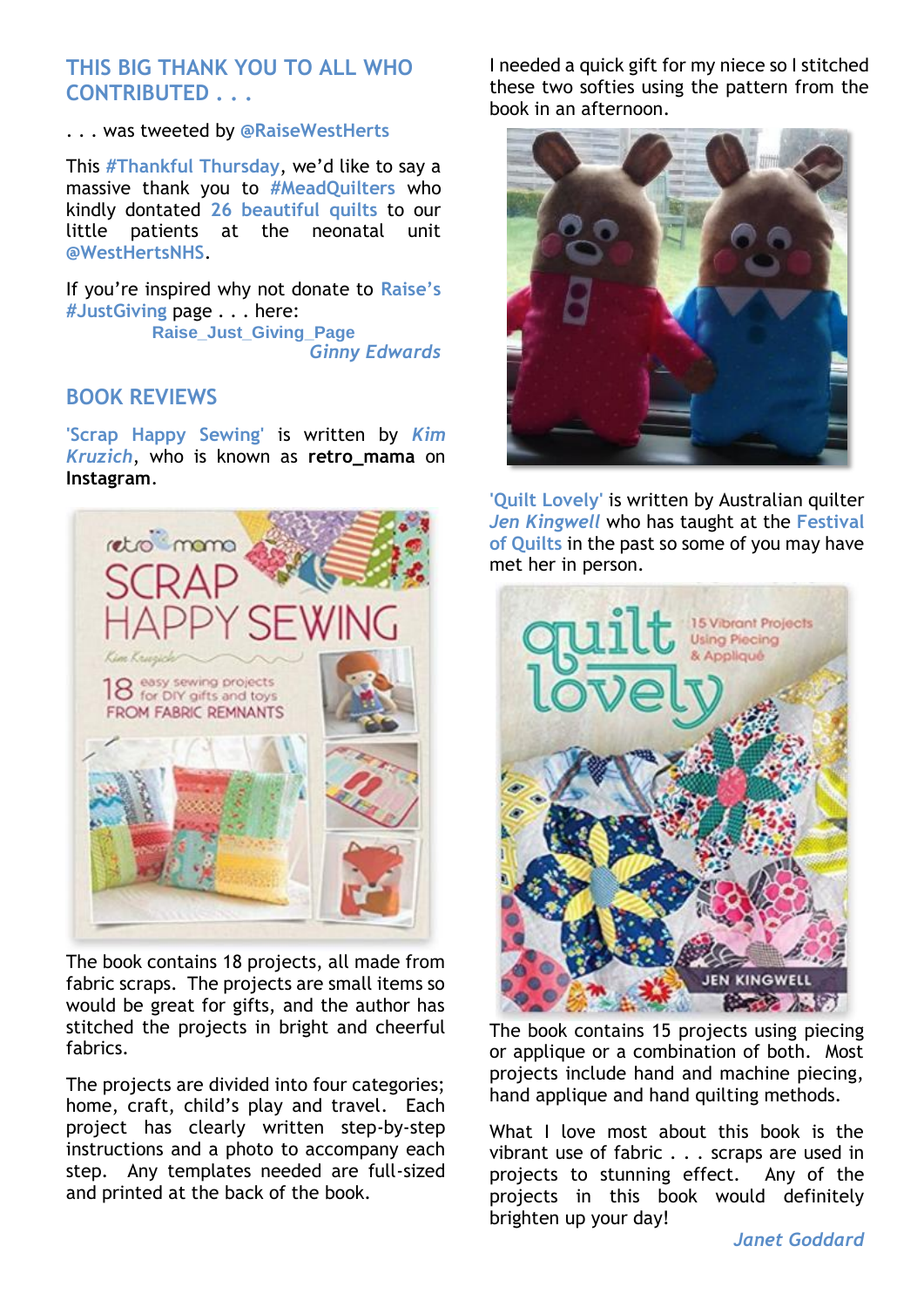Thanks to *Karen* for providing this quilty poem!

# **The Patchwork Quilt** by *[Elizabeth Fleming\\*](https://www.poetrynook.com/poet/elizabeth-fleming)*

She mixes blue and mauve and green, Purple and orange, white and red, And all the colours in between To patch a cover for her bed.

Oblong, triangle, star and square, Oval, and round, she makes them fit Into a wondrous medley there, Colour by colour, bit by bit.

Over her knee it swiftly flows, And round her feet, a bright cascade, While at her touch it grows and grows, Until at last the quilt is made.

And then across the bed it lies, A thing of gorgeous crazy bloom, As if a rainbow from the skies Had shattered in her little room.

*\*Elizabeth Fleming* was born 1898 in Scotland. She contracted polio as a child and used crutches for the rest of her life. Her first collection of poems for children was published in 1927 and in the '30s she had several poems published in *Punch*. She never married and became companion to an elderly friend in the Midlands, where she remained until her death in 1979. Click the link in her name above for more.

# **PROGRAM FOR 2021**

We have an exciting program of **Speakers** booked for the rest of 2021.

For the foreseeable future, and at least until December, **the evening meetings will continue to be online only**: currently the **Mead Hall** is severely restricted in the number of people allowed inside and until we have clarity on social distancing requirements, we cannot start to book speakers.

The benefits of using **Zoom** have enabled us to look far and wide and we are trying to make the most of this opportunity  $-$  we do hope you are able to join us.

Starting in **May**, *Cathy Corbishley* will be speaking about '**Cyanotype printing on fabric'**.

For more, visit:

**[https://www.quiltersguild.org.uk/members](https://www.quiltersguild.org.uk/members/page/catherine-corbishley) [/page/catherine-corbishley](https://www.quiltersguild.org.uk/members/page/catherine-corbishley)**

**June** will be a social catchup with details of *Sarah Dixon's* **Block of the Month**, followed by a **Show and Tell**.

In **July** we have a switch from the traditional as *Judi Kirk* talks about **'What makes it modern'**, an insight into the definition of modern quilting today. For more, visit:

#### **[https://www.judikirk.com](https://www.judikirk.com/)**

**August** is a social meeting where we can catch up with a **Show and Tell**, *Sarah Dixon* will be on hand to answer questions about her **Modern Improv Block of the Month**.

In **September**, *Jo Avery* will be taking us back to school with her **'Aurifilosophy'** talk. As an **Aurifil** ambassador **Jo** gives a structured and informative presentation that will increase your knowledge of all things Aurifil. For more, visit:

**<https://joavery.co.uk/aurifilosophy>**

**October** is again a social month giving us all time to catch up, show and tell, block of the month and general chatting. Grab a drink and bring along your latest project to share as the evenings draw in.

In **November,** *Chris English* — a quilter and teacher who specialises in upcycling and reusing fabrics in his quilts  $-$  will take us through his journey as a quilter, starting with his days as an art school student studying textiles, to his trip to **Quiltcon** via the local skate park!

For more, visit:

**<https://www.chrisenglishquilts.com/classes>**

**December** – let's see the year out with our annual Christmas bash. Mince pies and mulled wine and a look back at our achievements throughout the year.

*Heather Hunt*